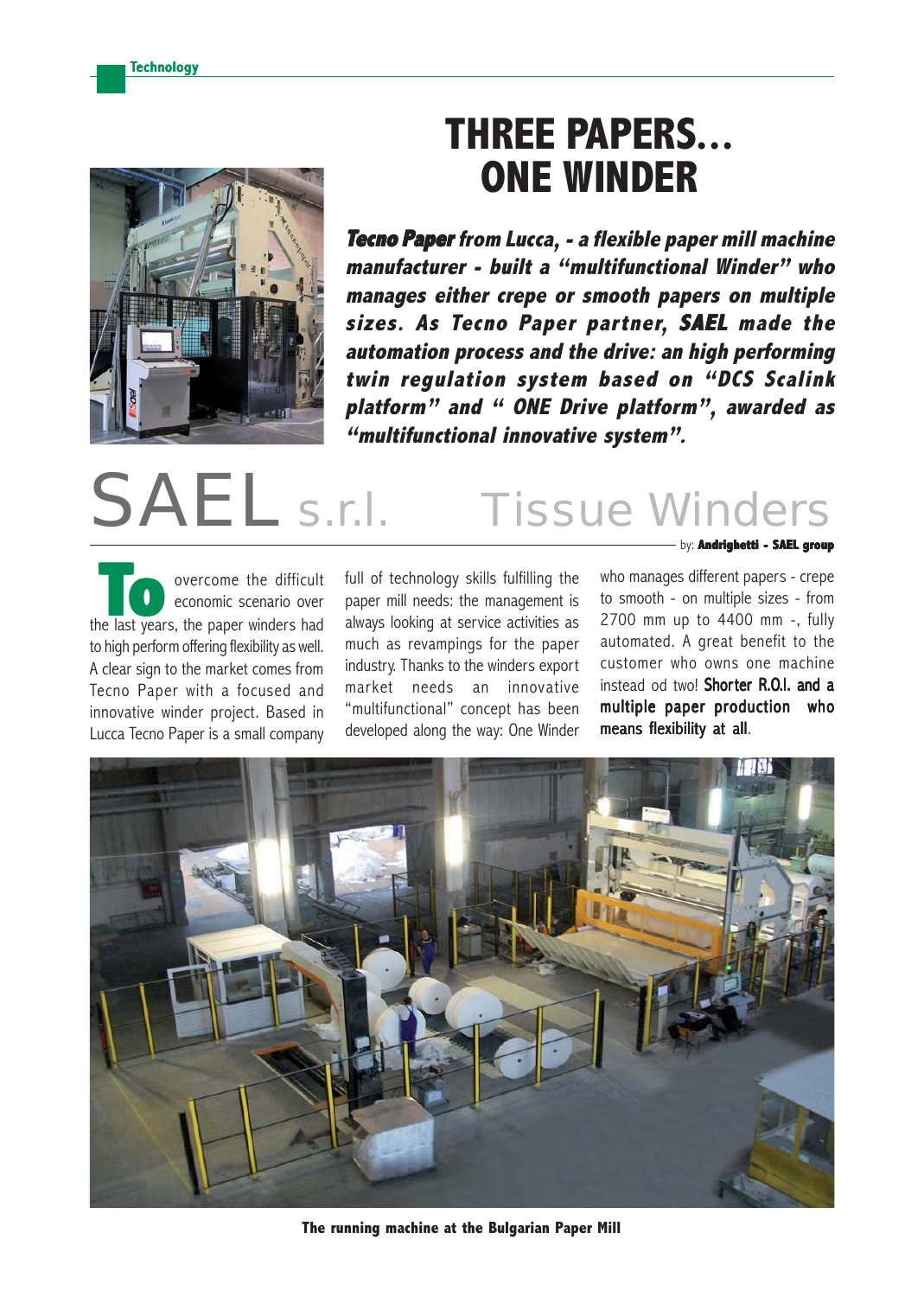### **"PLATFORM ONE"**

**The new LONG LIFE inverter series by SAEL - fit for Paper Mill**



The new Winder manages Tissue papers from 12 to 40 gr/m<sup>2</sup>; machine glazed papers from 14 to 40 gr/m<sup>2</sup> basis weight; and thin packing papers up to 75 gr/m<sup>2</sup>. Moreover it handles different coils coming from many paper machines with different sizes from 2700 mm up to 4400 mm. A fully automated machine driven by a PC who moves the unwinders and the suction trims system, as much as the broad parameters management - Spindles, Relieving, etc.;

As far as SAEL is concerned the commitment was the typical tissue paper winding action combined with all the winding settings for smooth paper managing all the possible implications of that -.

Heaving the PLATFORM ONE - who encloses drive and dc - SAEL built an extremely flexible system who runs the AC motors and a powerful DCS useful to program and control every single coil. Following a bunch of details of the Bulgarian and Indonesian projects: The base of the concept is the high accuracy as much as the flexible settings of the "Platform ONE" AC Drives .

The command drive architecture only made by drives for the motors and a PLC who manages all the sensors and electro valves binary sequences, emphasises the high performance of our drives.

The TISSUE configuration is made on electrical link - all the cascade refs., the sliding, the electrical cascade - as much as the SMOOTH PAPER with servo diameter indirect pull, the load distribution for the main drums, tailstocks, rider roll - are managed without external system. All made within tour Drives.

The SAEL WINDER system - which is the DCS plus the ONE DRIVE - allows high flexibility and a powerful control storing every variable for ever.

#### **GENERAL Description**

The "WINDER SAEL" supervisor system, especially made for Tissue Winders, is a long way project experienced application by application, day by day.



**The 3D machine engineering has generated an accurate and complete sensors, electro valves, motor list linked to the SAEL system facilitating all the connections to the electrical cabinets. SIMI - the local SAEL service point based in Lucca - made all the wiring offering a complete solution to the customer.**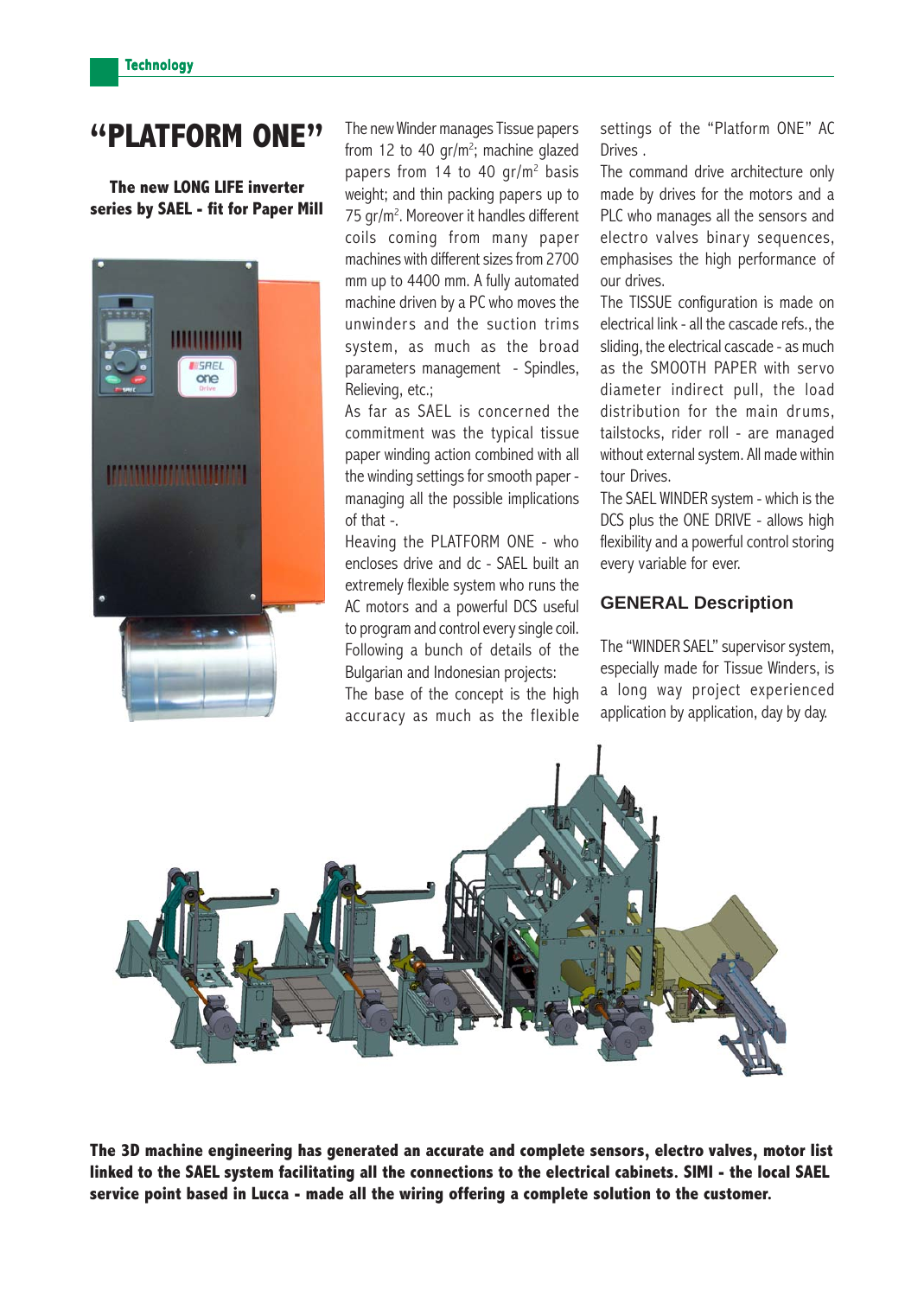

**The Winder building phases and the tests at SIMI in Lunata - LU.**

At the beginning the system got inspired by the "JagMatic" model - some basic functions are still in today - and was progressively updated by new technology solutions as much as the next software generation. The system has a PC with Windows 7 inside. The operator interacts via video interface - 22" Full HD Wide Screen -keyboard and mouse - or track-ball - or via Touch Screen panel as optional. The system can acquire data from multiple interfaces.

The supervisor develop and running program is named Scalink and involves a modular flexible structure fully integrated with the operative system who allows the full capabilities.

All the pages made, all the customized functions, the protocol and graphic interface implementations have been developed by SAEL getting a "tailor made" MMI-SCADA system.

#### **SOFTWARE ARCHITECTURE**

The system is based on a variety of data base dynamically accessed - in a real time - by the graphical interface. This is a typical module built in. The module choice for the supervisor composition is based on any specific customer need or line. This represents a common platform for all the lines jumping from the simple solutions - "low cost" likely to an "high performing" up to the complex and most complete DCS system.

The single resources are modulated for each line which can be updated later on.

The benefit is to get a custom made solution at the best cost effect.



**From the 3D engineering to the assembly... And here is the complete machine ready for shipping. Main Control Desk with DCS WINDER SAEL system inside**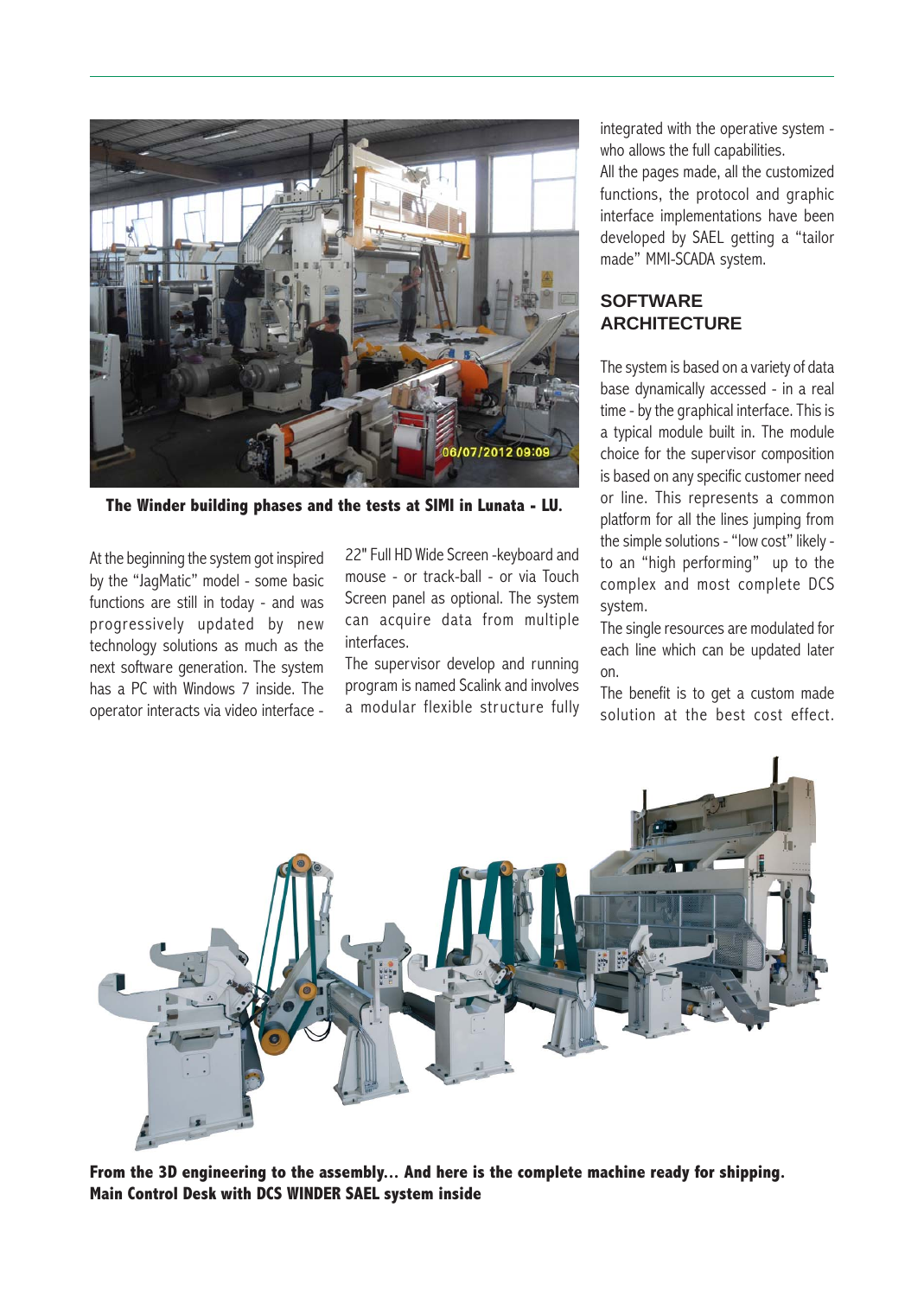Moreover the supervisor displays multiple diagrams showing all the line zones - instead of the original mimic boards and/or synoptic controls -. The pages are structured by functions having a master page with a cascade multiple detail. Within the most complete configuration the graphic interface performs:

- Main machine synoptic (pic. 1)
- Page/Pages for the manual drive display (pic. 2)
- Page/Pages for the manual unwinder drives (pic. 3)
- Page/Pages for menu (opt pic. 4)
- Page/Pages for real trends and coil done (opt pic. 5)
- Page/Pages for historical trends (opt pic. 6)
- Maintenance Page/Pages (pic. 7-8-9-10)
- Page/Pages for curves visualization (pic. 11-12)
- Page/Pages for coil curve generation (pic. 12)
- Report management Page/Pages (pic. 13)
- Page for the present and historical alarms (pic. 14)
- Page for alarms system management (pic. 15)
- Page for safety alarms management (opt pic. 16)

#### **Hereafter are the images and a short description for each screenshot mentioned above**

#### Pic.1) MAIN MACHINE SYNOPTIC

The main synoptic architecture - BMP drawing by the customer - displays all the AC/DC motors used. The values are beside each motor displayed. All the set point are displayed too - any changing with password are possible. Moreover the device shows all the speeds and currents from the motors: the speed line, the winder pull, the real coil diameter - winder / unwinder (see the pic. above)

#### Pic.2) MANUAL DRIVE DISPLAY

The synoptic display pages for manual drive operations allow to manage the machine on manual mode: all the drives are numbered in progression. Any enable possible by pressing icons on right and left of the screen.

#### Pic.3) MANUAL UNWINDER DRIVES

The unwinder manual drive synoptic pages allow to drive on manual mode. The management is made as mentioned above.

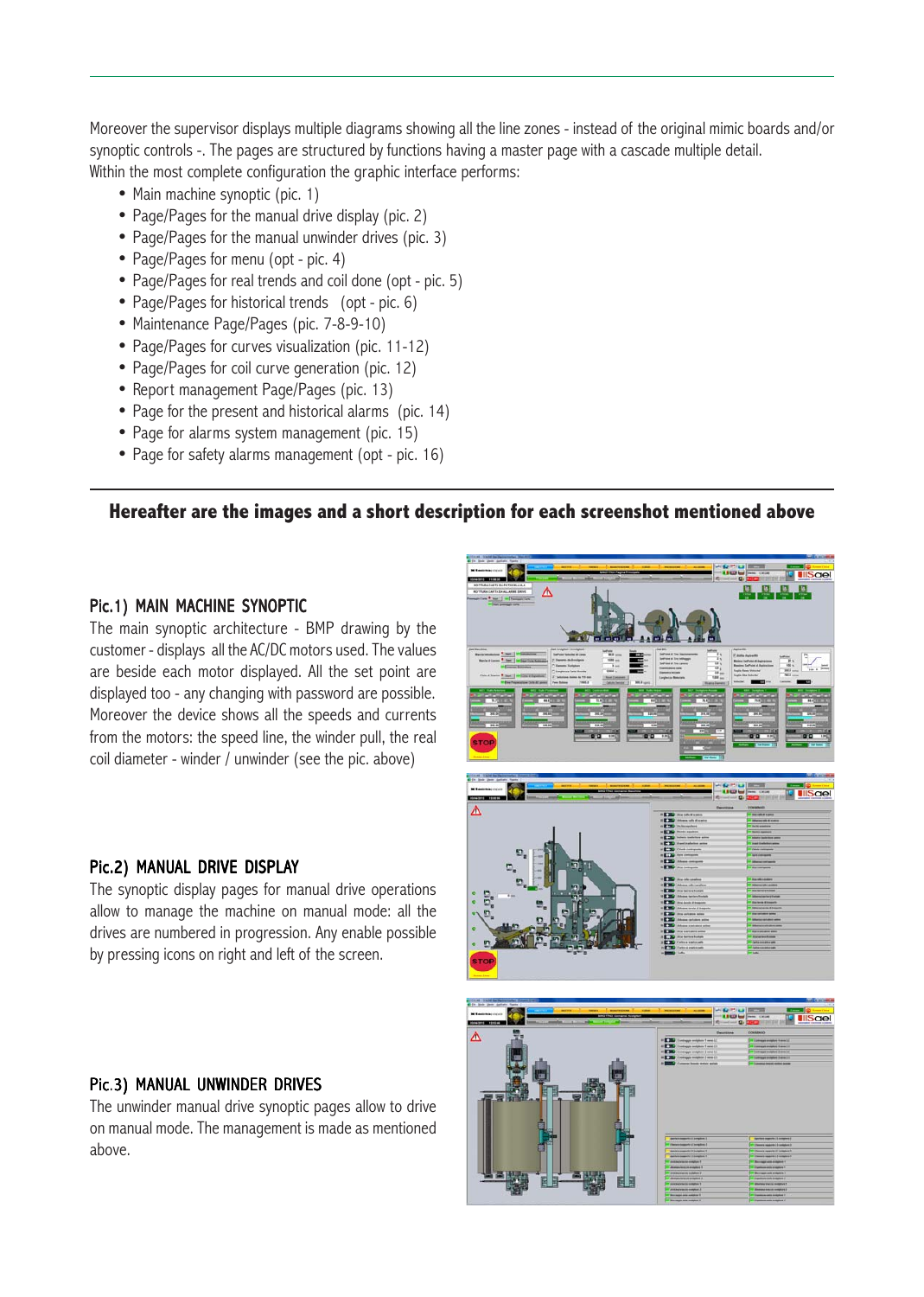



| Constants: C18CALA003V13005340CFG. CONET ML                                                                                                                                                                                                                                                                                                                                                                                                                                       | <b>Gestione Trend</b>                                                                                | Abilitationi                                                                     | Programmi di servizio                                      |
|-----------------------------------------------------------------------------------------------------------------------------------------------------------------------------------------------------------------------------------------------------------------------------------------------------------------------------------------------------------------------------------------------------------------------------------------------------------------------------------|------------------------------------------------------------------------------------------------------|----------------------------------------------------------------------------------|------------------------------------------------------------|
| <b>CONSIGNERS EXCHANGES</b>                                                                                                                                                                                                                                                                                                                                                                                                                                                       | <b>THE CARD WAY</b>                                                                                  | <b>Scholarship's Trevel as Par Romana Center</b>                                 | <b>Thomas School Everse Construct</b>                      |
| Theirland<br><b>REGIST</b>                                                                                                                                                                                                                                                                                                                                                                                                                                                        | <b>Their contract &amp; Cardinals PTG</b>                                                            | <b>Salvaniga's band illand Drive</b>                                             | Link per 6769.2<br>z.                                      |
| <b>CASE AND REPORTED A REPORT FOR THE</b><br>At measure<br>. At credit streat treed cancerate.<br>At matter the                                                                                                                                                                                                                                                                                                                                                                   | Terms.                                                                                               | <b>Set retrains do seleiter</b>                                                  | <b>CAR Link pay of Murker</b>                              |
| a memorial<br>At scritting, casta<br>At 410A Los Maries<br>To Meterstating System at Atlanta Mounty 619.                                                                                                                                                                                                                                                                                                                                                                          | Velocity' di Linea                                                                                   | Varia                                                                            | Operationi di Servizio<br>2. Elimining in Cran & 1706 Edit |
| At Marticleson Federal de Animas Mount MP.<br><b>All Models</b><br>10 MARCENHORT MTHS ROAD<br>LLC MUSEUME ADAPTENCIJNE MERGILERE                                                                                                                                                                                                                                                                                                                                                  | 10 Sat Barlown men (Sats Zone Aus)<br>Ted Bartmark toke for                                          | DMIL is mine EPOS a now                                                          |                                                            |
| G HROUGH                                                                                                                                                                                                                                                                                                                                                                                                                                                                          | Hausliczaciona Barlinger<br>119. Dekaper to Day Scorements (m.).                                     |                                                                                  |                                                            |
| <b>NEWS &amp; SHOWERS</b><br>-Historic Role<br>POSTERO & Tellas (Claimmerine colleges antiques dentis about) anyth, amount (or ag, colleges of the<br><b>BALLIFRED 4 B</b><br>claimle bliants to forms child                                                                                                                                                                                                                                                                      |                                                                                                      |                                                                                  | <b>J Felti Balciara</b><br><b><i>Cham mature</i></b>       |
| ally constructions permitted                                                                                                                                                                                                                                                                                                                                                                                                                                                      |                                                                                                      | Sigla motore - Prefisso segnale                                                  | <b>Thit's Beatless</b>                                     |
| elementation + homestar + homestan *<br>days per files Exception<br>a freezador a futbolización<br>days you have described.<br><b><i>COMMERCIAL</i></b><br>a response a mastur<br><b>STARTING</b><br>Assn. and those first<br><b>STARTMENT</b><br>a "companier a Futuri Assembly"<br>chain pay firm at three detrains.<br><b>Alternatives</b><br>a research? a 1-day primar 1<br>clients was three-foot<br><b>Attachments</b><br>a research a historical in<br>Fest per Aug Since | ARCTIONE<br><b>REV. Fully Anteriore</b><br><b>MIT! Rule Anteriore</b><br><b><i>NUMBERS WOODS</i></b> | <b>PREFIELD INTINALS</b><br>NOMY                                                 | <b>This Rollan</b>                                         |
| a familiar of a fundament<br>Anti-par from School.<br><b>CONTRACTOR</b><br>a fatteriori e fisiermentacciali il<br><b>Magindale</b><br>chek say this incomponent.<br><b>STANTING</b><br>to Farmers at A Hang and<br>door per Buis beig.<br>Internetwood<br>a recognized a frameworkers<br>chief per from Montgombinin.<br><b>STATISTICS</b><br>A THURSDAY & TURN MEERLY!<br>(Fells pai from Support)<br><b>ASSESSE</b> , FORE<br>a "company" a "constant man-1                     | Sent - Ruths Antigricine<br>٠<br>Configurazione Curve di Edit                                        | <b>Configurations Curve Produzione</b>                                           |                                                            |
| a resided in frame in<br><b>Standard Mark</b><br>Anni Jac Rice Teacomen                                                                                                                                                                                                                                                                                                                                                                                                           | 0 % Tedform W.CEGAN.R<br>Carry R.<br>Days of<br><b>Standing</b><br>---                               | 1.5. Teatlane 30 Million V.<br><b>Cana N.</b><br>Teammer<br><b>Commed Motors</b> |                                                            |
| excellent, 41,0000<br>* Treasuri arrests and<br><b>Heatrick, Fridays</b><br>a "Stewarts part"                                                                                                                                                                                                                                                                                                                                                                                     | 64                                                                                                   | 11<br><b>Johns Mar #140 3</b>                                                    |                                                            |





#### Pic.4) MENU GENERATION(OPT)

Get a former operation by a simple click only. This page encloses all the parameters, set points and curves. This is called: "Menu". It is possible to store the menu on hard disc as much as load and cancel. there are two sections in the page: one for local PC - as "NEXT MENU" - and one with PLC - named "PRESENT MENU".

#### Pic.5) REAL TRENDS AND COIL DONE

The page displays the trends. The curves with all the stored values. All the motors speed are showed. Any added or deleted curve is allowed.

#### HISTORICAL TRENDS

Here are the historical trends of three different motors or two motors and one load cell - available on the central trend only - The choice - motors or motors + load cell - is made by a catalogue.

#### Fig.7) SERVICE OPERATIONS

For expert personnel only.

All the supervisor settings are managed in this section. As long as some of the actions are "one shot" not all the modifications are enabled - to get them done the supervisor restart is necessary -.

#### Pic.8) PARAMETERS AND PLC SETTINGS

For expert personnel only.

All the PLC settings are managed in this section. Here are the data exchanging between PLC and Supervisor.

#### Pic.9) CANBUS COMMUNICATION LINES

In this page the CAN-BUS communication line analysis can be done: speed ref, data exchange. Every CAN line has a maximum of 32 nodes for 5 lines. "ON" displays the ONLINE or OFFLINE node status. Any excluded node can't be ONLINE.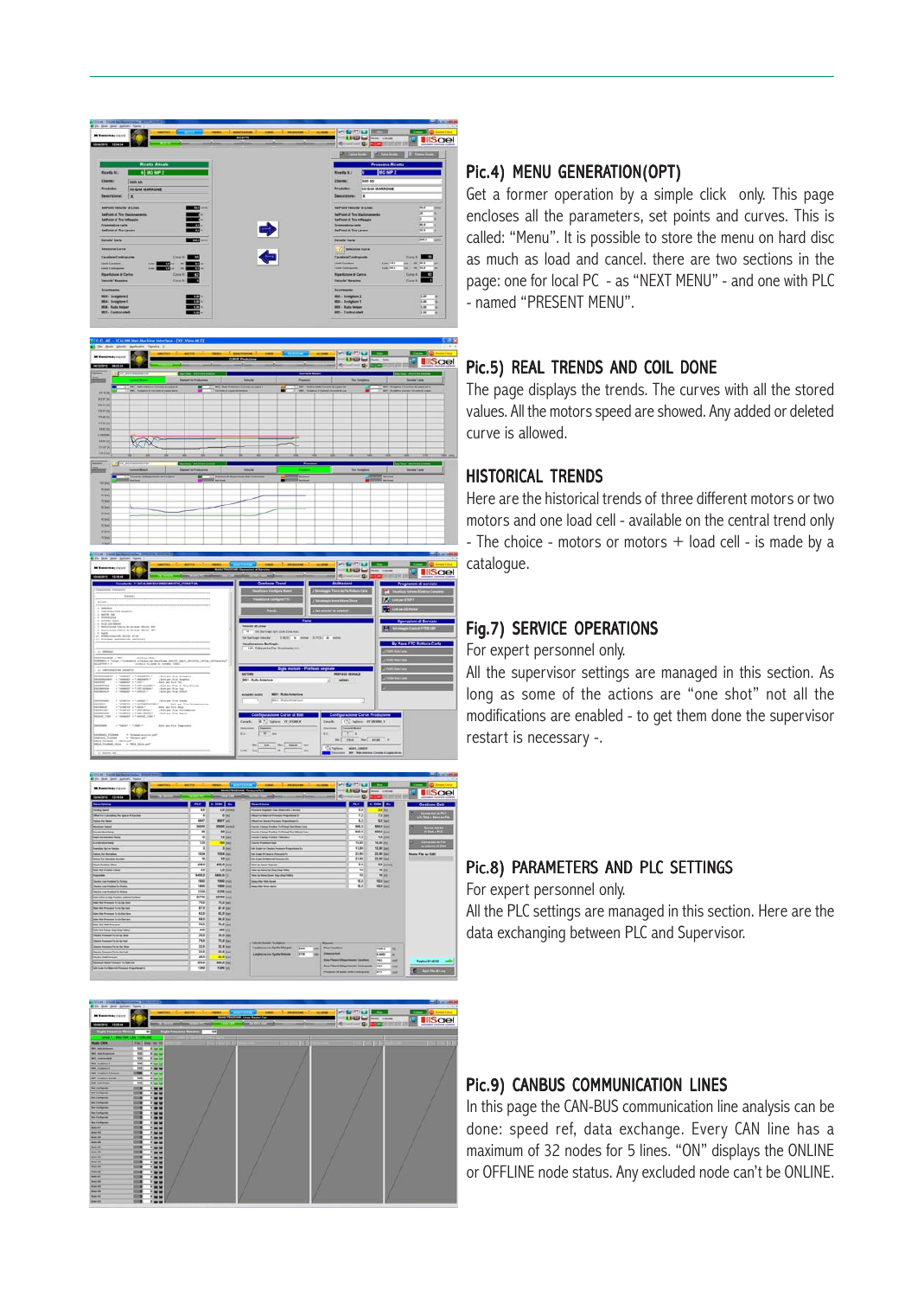





| <b>Ellis / Business / Alleges / Ad-</b><br>$\sim$<br><b>85-040011</b><br>1.4081<br><b>Arden</b> |                       |                                 |                                             |                                                                                              |                                        |                  |  |
|-------------------------------------------------------------------------------------------------|-----------------------|---------------------------------|---------------------------------------------|----------------------------------------------------------------------------------------------|----------------------------------------|------------------|--|
|                                                                                                 | w                     | <b>Note</b>                     | <b>Lie / June</b>                           | <b>Department</b>                                                                            | <b>Russi Grenze</b>                    | <b>Take</b>      |  |
| <b>ELNIUVID</b>                                                                                 | 11.17.15              | <b>ALW</b>                      | <b>Wood Paradia</b>                         | MOR - ISTL: Anomalia menoria sensors                                                         | <b>MUSTER ALANK</b>                    |                  |  |
| <b>RELEVATIVES A</b>                                                                            | $13 - 47 - 38$        | <b>MITCHERLE</b>                | <b>Most Viewha</b>                          | sent - 1071; Accoualis memoria assocom                                                       | <b>MIGGST ALAMK</b>                    | AOK              |  |
| 315/84/9913<br><b>BIA/IN/2013</b>                                                               | 12-17-16<br>12107129  | <b>ALIPO</b><br>Michael E.      | <b>Mon. Vinalia</b><br><b>Most Viential</b> | mil - com: Allama valuott, massima auparata<br>MOT - CORI: Allacom valuett, hassing supersta | MINNET ALAMM<br><b>MODEL ALANE</b>     | AOK              |  |
| <b>RESIDE COST 3</b>                                                                            | 12197129              | ALC:U                           | <b>Mod. Thradier</b>                        | MOS - COSA - Mos Tractic                                                                     | MODEL ALAMA                            |                  |  |
| 303/04/2913                                                                                     | 12-27-39              | <b>MIGHAELS</b>                 | Mon. Steaful                                | MOS - CESA - Mon Hawlin                                                                      | <b>MIDDIG BLANK</b>                    | ACH <sub>1</sub> |  |
| <b>NOVINFORES</b>                                                                               | 49-47-36              | ALC:U                           | <b>Woo</b> Visate                           | MOS - 1071: Anomalia memoria septon                                                          | MIGHT ALAMA                            |                  |  |
| <b>Britzma</b> Pank k                                                                           | 12:47.56              | Minimids L.D.                   | <b>Mon. Vasto</b>                           | MOS - COVI - docenatio memoria asporon                                                       | MONTH ALAME                            | Ariz             |  |
| 20320422013                                                                                     | 12127-00              | <b>ALCOHOL</b>                  | <b>Mon. Thradis</b>                         | MOS - CSSI Mon Thatle                                                                        | MODES ALAME                            |                  |  |
| 03/04/2013                                                                                      | 11:47-39              | <b>MORALE</b>                   | <b>Most Stealty</b>                         | M03 - (303) Mon Vaalo                                                                        | MODEST ALAMA                           | AGH              |  |
| 03/04/3033                                                                                      | $13.41 - 36$          | <b>AG PO</b>                    | Mos. Veaher                                 | - (35) - Anonalia modelo di Franzione<br>MOS.                                                | MIGGS ALANK                            |                  |  |
| <b>SILVIA/9963</b><br>203/04/2913                                                               | 49.97.99<br>12:47:35  | <b>MORAGE LE</b><br><b>ALCO</b> | <b>Mid-Institute</b><br><b>Batween</b>      | - 1991; Assmalta modulo di Franatura.<br>sen o<br>$-$ (201) How That's<br>sen -              | Middle Cal Area<br><b>MORRIS ALAME</b> | Ariz             |  |
| <b>BENDAMES</b>                                                                                 | 12:57.35              | <b>MORALE</b>                   | <b>Buckless</b>                             | MED - Chil : Min Hawlin                                                                      | MONTO BLAZE                            | ACM:             |  |
| 0.576473833                                                                                     | 11:34:19              | <b>ALVE</b>                     | lister                                      | MOI - Chita Mon Gashe.                                                                       | MIGHT ALAMK                            | $h^{(2)}$        |  |
| <b>ROOMAGNEE</b>                                                                                | 11124-04              | <b>AAPO</b>                     | <b>Book Steaths</b>                         | MOS - COST: Animalia modelo di franatura                                                     | Middle ALAME                           | <b>ALL</b>       |  |
| 303/04/2013                                                                                     | 11:00.04              | as mo-                          | <b>Mid-Teacu</b>                            | 9855 - 1223 - Non twatts                                                                     | <b>MOON'S ALAMN</b>                    | ACH              |  |
| <b>REAZER / 2011</b>                                                                            | 11.129.91             | 41.911                          | <b>Non-That's</b>                           | MOS - 1971; Anomalia memoria penson                                                          | <b>MODES ALAMS</b>                     | A/3              |  |
| <b>SOLORATORES</b>                                                                              | 11:32:12              | 41.911                          | <b>Most Viewhal</b>                         | ante - 2231 - Mon Stealte                                                                    | <b>MILOSO "ALAMA</b>                   | Act of           |  |
| Scholarship                                                                                     | 66-92-47              | 63,950                          | <b>Mon. Veaho</b>                           | MOT - chair Allache raincit. massing soparata                                                | MIGHT ALAMA                            | ACH <sub>1</sub> |  |
| <b>BIX/IN/2013</b>                                                                              | 11112-01              | ALMI                            | <b>Most Steaths</b>                         | MOR - 1971; Asconalia memoria augusta                                                        | Minimal Adam                           | Acres            |  |
| 8320472013<br>303/04/2813                                                                       | \$1132-53<br>11-32-53 | AL PO<br><b>MONEY</b>           | More Steatist<br>Mon. Steaton               | MOS - 1971; Anomalia memoria emprosa<br>MOS - (03); Anomalia curbe di potenza                | MOUNT ALANE<br><b>MIDDON' ALAMA</b>    |                  |  |
| 81/04/2013                                                                                      | $11.32 - 16$          | AL PUT                          | <b>Mon. Unafic</b>                          | MOS - (OLI) Anomalia parts di potenza                                                        | MIGGS ALAME                            |                  |  |
| <b>Britished Parents</b>                                                                        | <b>EXISTEN</b>        | <b>MONEY</b>                    | <b>Mid-Washe</b>                            | said - 1981; Anomalia computerations that four A.                                            | <b>MIGHT ALAME</b>                     |                  |  |
| 20320422013                                                                                     | 11/32/23              | aim:                            | <b>Mod. Thradis</b>                         | MOF - CERI : Anomalia compaignations CRN Bus A.                                              | Middle BLANK                           |                  |  |
| 20320422913                                                                                     | 33132137              | 4,5,913                         | Mon. Treation                               | MOT - 1041; Allama valont?, massima empetata                                                 | <b>NOON! ALANK</b>                     |                  |  |
| 03/04/3013                                                                                      | $11 - 32 - 13$        | 41.944                          | <b>Mos. Veahe</b>                           | MOS < CESS + Mon Heaths                                                                      | <b>MINOR ALAMA</b>                     |                  |  |
| 20320429963                                                                                     | <b>11:00:00</b>       | 81.911                          | <b>Mod.</b> Interfield                      | mid - 1071; According memoria aspecto                                                        | <b>MIGGS BLANK</b>                     |                  |  |
| <b>Milky</b> Make Corporate                                                                     | 11/28/54              | <b>ALCOHOL</b>                  | <b>Mid-Teache</b>                           | senio - chico Mos Heatric                                                                    | MINNER ALAME                           |                  |  |
| 31375472533                                                                                     | 11/28/56              | <b>ALIMA</b>                    | <b>Mos. Insate</b>                          | MOI - (22) : Anomalia modulo di fransitura                                                   | <b>MOUNT REARN</b>                     |                  |  |
| <b>REVISIONS</b><br>303/04/3913                                                                 | 11/24/19<br>11:34:19  | 41.911<br><b>MONEYALLE</b>      | <b>Helve</b><br>lie Los                     | MOX - C351 - Non Vanation<br>MOI - (20) : Ancrealia composituations (30) Nos A.              | MINNEY ALANK<br>Middle at Alan         |                  |  |
| <b>MA/WA/2013</b>                                                                               | 11:04:04              | <b>ALMO</b>                     | <b>Barkrow</b>                              | MOL - 1991; Animalia commitmentine the Sue A.                                                | <b>MINIST ALANK</b>                    |                  |  |
|                                                                                                 |                       |                                 |                                             |                                                                                              |                                        |                  |  |

#### Pic.10) RR SETTING AND DIAMETER

For expert personnel only. The gear motors and the diameter drums can be displayed in this section.

#### Pic.11) CURVES VISUALIZATION

It is possible to follow up all the working process: all the PLC set point curves are available These are four and described hereafter:

Ride roll and Tailstock lightning; Load distribution; Max speed. In the working process a vertical bar moves along the window linked to the diameter increase. To the upper left angle there are the present values and the settled once.

#### Pic.12) TAILSTOCK AND RIDE ROLL CURVES

Use this section for curve and diameter function settings. For each curve there are three tracks:

To the high there the curve nr. and its description eventually. To the low there are the different modes.

#### Pic.13) PRODUCTION REPORT

Two production reports in the same time are displayed - within the automatically archived process -.

To recall the production record choice the selected by "Open"!. The report files are archived on measurement family base: The selection allows to choice the curves within the mentioned below:

Motors current; Production diameters; Speed; Pressure cylinders

Unwinder, Paper consistency

It is possible to get a cursor - by vertical black line -: when the cursor touches the curve a value to the right is displayed.

#### Pic.14) PRESENT AND HISTORICAL ALARMS

The "present alarms" and the "historical alarms" pages are: HEAD - general drive -; ACKNOWLEDGMENT and FILTERS; ALARM VISUALIZATION

The Present Alarms are listed below: